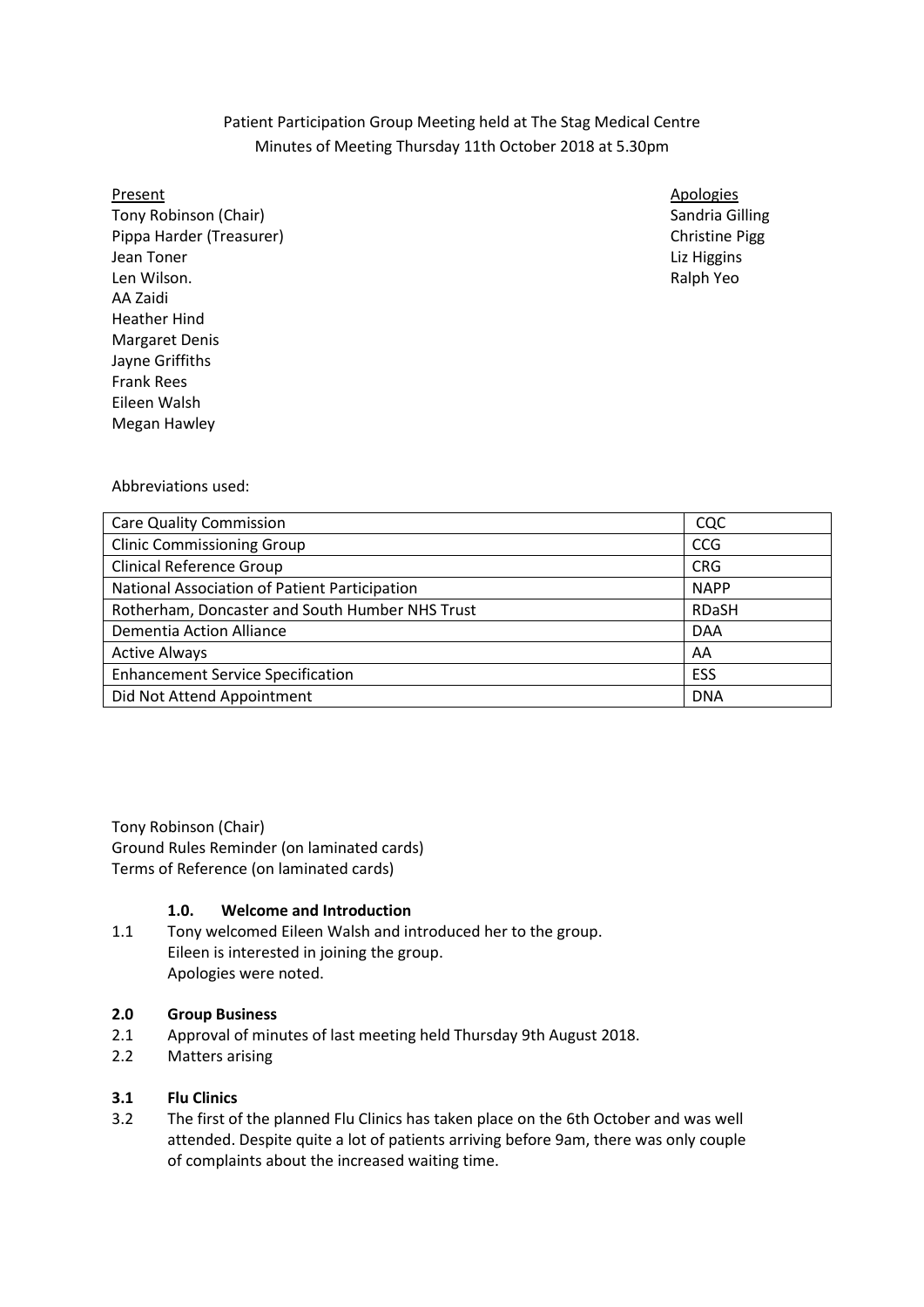Rotherham Cancer Care ran the refreshments stall and the Hospice had a stall selling various items. The PPG ran the raffle which is to be drawn on the 30th November. This years prizes are a £200 travel voucher donated by Leger Travel. A £50 M&S voucher and a couple of prizes comprising of a selection of wines and spirits donated by the PPG and individual members. Tony thanked everyone for their help and support of the morning. Pippa updated the group with the money that was raised on the day.

 PPG Raffle. £150.30 Maple -Rotherham Cancer Care. £167 Rotherham Hospice. £300.15

 3.3 The future days for the Flu Clinics are 22nd October 4 - 12 31st October 2 - 5 Children's Clinic 1st November 2-5 Rose Court 15th November 2-5 22nd November 2-5

> Due to the problems obtaining the Trivalent vaccine which is recommended for over 65s, there will be other clinics added.

3.4 Jean stated that the supply of the Trivalent vaccine was still an issue. The group suggested that their concerns over the potential impact on patients should be raised.

### **4.0 Book Sales Process**

4.1 The book sales process has been finalised and circulated to the group. The current process enables a donation based on the sale of the books to be made from the PPG to the Purple Butterfly Appeal without reducing the amount the Carers Cafe receives from the sale of books.

#### **5.0 New Members Draw**

5.1 The prize draw for new member joining the PPG or the virtual group was made and the prize winner will be contacted.

#### **6.0 Practice News**

6.1 Jean informed the group that the clinical staff had attended an education session on understanding patient exercise levels, and recommending self-raising help and advising of various pathways for patients to consider.

 To help clinical staff assess patients exercise levels and recommend ways to increase exercise along with explaining the benefits of doing so they have been given an exercise prescription pad to use when interviewing patients.

 The group agreed this was a good initiative but had concerns as to how honest some people may be about their exercise levels. It was agreed that the group could help promote activities to help patients improve their own health and fitness levels.